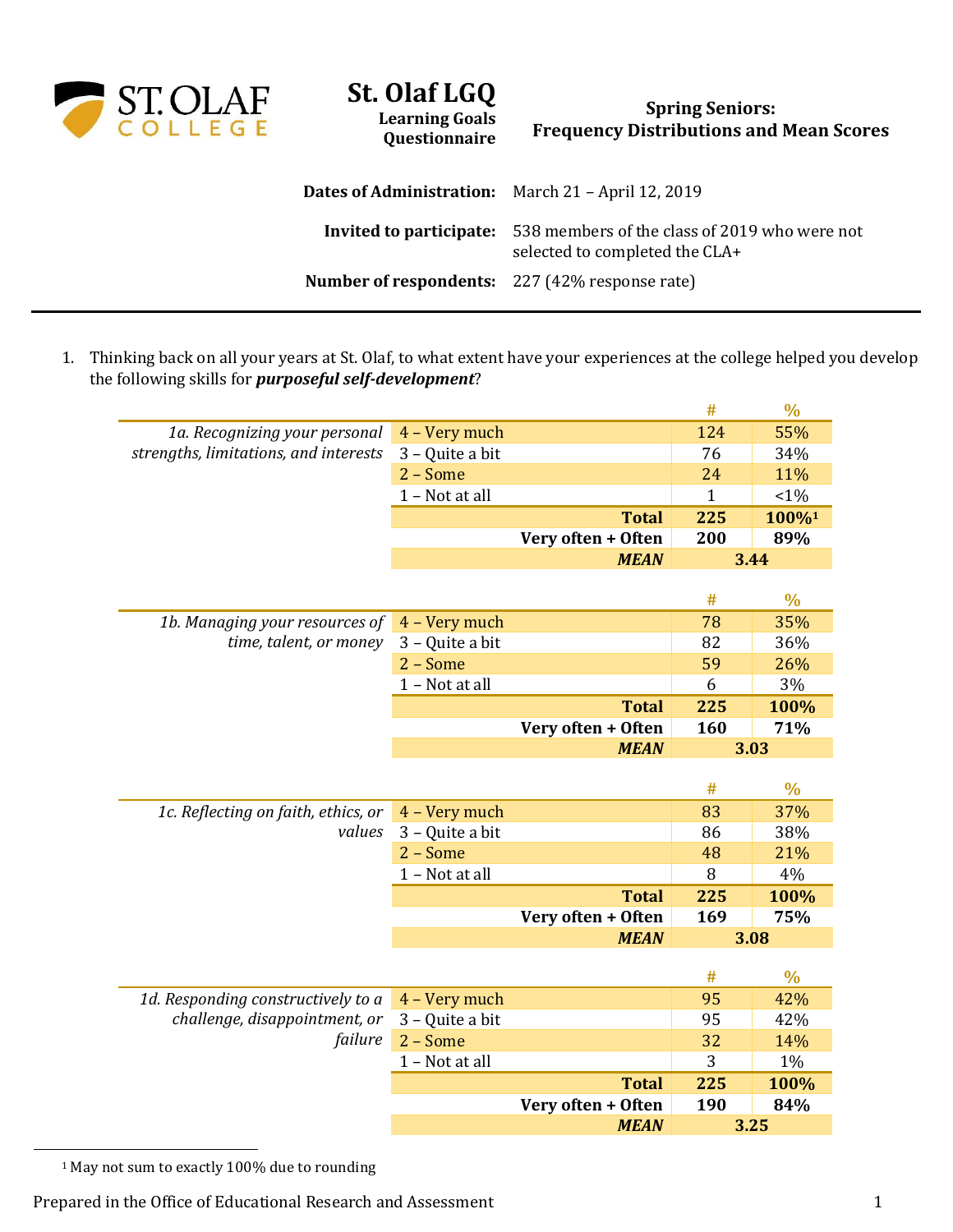2. To what extent have your St. Olaf experiences helped you develop *broad knowledge of human cultures and the natural world*, including:

|                                                                |                |                    | #    | $\%$ |
|----------------------------------------------------------------|----------------|--------------------|------|------|
| 2a. Creating, understanding, or $\boxed{4 - \text{Very much}}$ |                |                    | 82   | 36%  |
| performing artistic works 3 - Quite a bit                      |                |                    | 72   | 32%  |
|                                                                | $2 - Some$     |                    | 60   | 27%  |
|                                                                | 1 - Not at all |                    | 12   | 5%   |
|                                                                |                | <b>Total</b>       | 226  | 100% |
|                                                                |                | Very often + Often | 154  | 68%  |
|                                                                |                | <b>MEAN</b>        | 2.99 |      |
|                                                                |                |                    |      |      |

|                                                                   |                |                    | #   | $\%$ |
|-------------------------------------------------------------------|----------------|--------------------|-----|------|
| 2b. Using scientific methods to $\overline{4 - \text{Very much}}$ |                |                    | 87  | 38%  |
| investigate the natural world $3 -$ Quite a bit                   |                |                    | 62  | 27%  |
|                                                                   | $2 - Some$     |                    | 66  | 29%  |
|                                                                   | 1 - Not at all |                    | 11  | 5%   |
|                                                                   |                | <b>Total</b>       | 226 | 100% |
|                                                                   |                | Very often + Often | 149 | 66%  |
|                                                                   |                | <b>MEAN</b>        |     | 3.00 |

|                                      |                 |                    | #   | $\%$  |
|--------------------------------------|-----------------|--------------------|-----|-------|
| 2c. Exploring literature, languages, | 4 – Very much   |                    | 113 | 50%   |
| philosophy, religion, or history     | 3 - Quite a bit |                    | 87  | 38%   |
|                                      | $2 - Some$      |                    | 24  | 11%   |
|                                      | 1 – Not at all  |                    | 2   | $1\%$ |
|                                      |                 | <b>Total</b>       | 226 | 100%  |
|                                      |                 | Very often + Often | 200 | 88%   |
|                                      |                 | <b>MEAN</b>        |     | 3.38  |

|                                        |                 |                    | #    | $\%$  |
|----------------------------------------|-----------------|--------------------|------|-------|
| 2d. Understanding human 4 - Very much  |                 |                    | 112  | 50%   |
| behaviors, relationships, politics, or | 3 – Quite a bit |                    | 85   | 38%   |
| social patterns                        | $2 - Some$      |                    | 27   | 12%   |
|                                        | 1 - Not at all  |                    | 2    | $1\%$ |
|                                        |                 | <b>Total</b>       | 226  | 100%  |
|                                        |                 | Very often + Often | 197  | 87%   |
|                                        |                 | <b>MEAN</b>        | 3.36 |       |

|                                                                                    |                |                    | #        | $\%$  |
|------------------------------------------------------------------------------------|----------------|--------------------|----------|-------|
| 2e. Drawing on knowledge from 4 - Very much                                        |                |                    | 129      | 57%   |
| different subjects or fields to $3 -$ Quite a bit<br>understand a topic $2 - Some$ |                |                    | 71       | 31%   |
|                                                                                    |                |                    | 26       | 11%   |
|                                                                                    | 1 - Not at all |                    | $\Omega$ | $0\%$ |
|                                                                                    |                | <b>Total</b>       | 226      | 100%  |
|                                                                                    |                | Very often + Often | 200      | 88%   |
|                                                                                    |                | <b>MEAN</b>        |          | 3.46  |

Ē,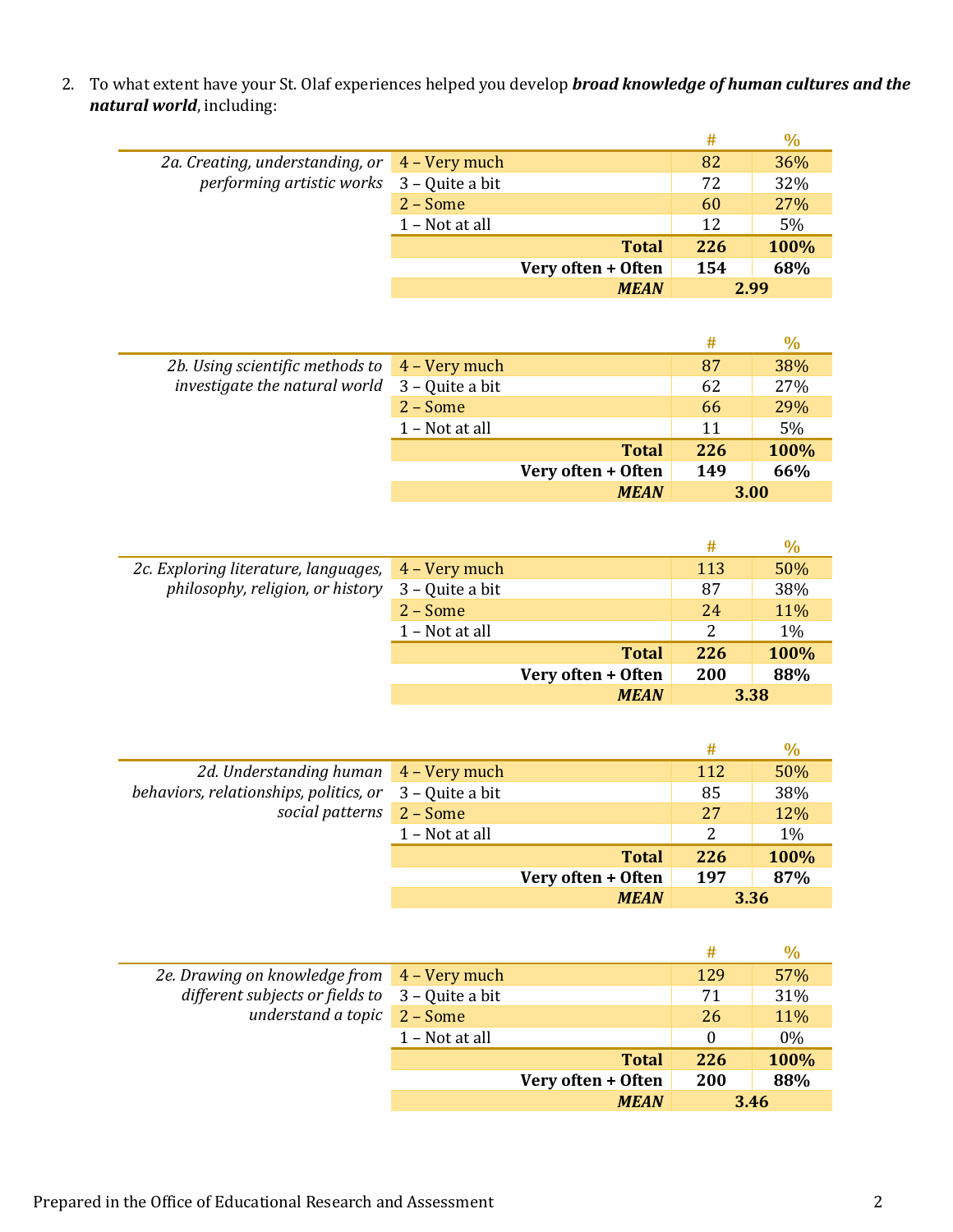3. To what extent have your St. Olaf experiences helped you develop *specialized knowledge of a particular subject, field, or topic*, through activities such as:

|                                                          |            |                    | #   | $\frac{0}{0}$ |
|----------------------------------------------------------|------------|--------------------|-----|---------------|
| 3a. Understanding the subject $\overline{4}$ – Very much |            |                    | 128 | 58%           |
| matter of a field – terms and $3$ – Quite a bit          |            |                    | 77  | 35%           |
| concepts, controversies, scholarly                       | $2 - Some$ |                    | 17  | 8%            |
| findings, current issues $1 - Not$ at all                |            |                    |     | $0\%$         |
|                                                          |            | <b>Total</b>       | 222 | 100%          |
|                                                          |            | Very often + Often | 205 | 92%           |
|                                                          |            | <b>MEAN</b>        |     | 3.50          |

|                                                        |                 |                    | #   | $\%$  |
|--------------------------------------------------------|-----------------|--------------------|-----|-------|
| 3b. Using methods of inquiry in $a \mid 4$ – Very much |                 |                    | 117 | 53%   |
| field to investigate a question or                     | 3 – Quite a bit |                    | 79  | 36%   |
| solve a problem                                        | $2 - Some$      |                    | 24  | 11%   |
|                                                        | 1 - Not at all  |                    | 2   | $1\%$ |
|                                                        |                 | <b>Total</b>       | 222 | 100%  |
|                                                        |                 | Very often + Often | 196 | 88%   |
|                                                        |                 | <b>MEAN</b>        |     | 3.40  |

|                                                                                                               |                |                    | #        | $\%$  |
|---------------------------------------------------------------------------------------------------------------|----------------|--------------------|----------|-------|
| 3c. Using tools or techniques in $a \mid 4$ – Very much<br>field to demonstrate, create, or $3 -$ Quite a bit |                |                    | 114      | 51%   |
|                                                                                                               |                |                    | 82       | 37%   |
| perform                                                                                                       | $2 - Some$     |                    | 26       | 12%   |
|                                                                                                               | 1 - Not at all |                    | $\theta$ | $0\%$ |
|                                                                                                               |                | <b>Total</b>       | 222      | 100%  |
|                                                                                                               |                | Very often + Often | 196      | 88%   |
|                                                                                                               |                | <b>MEAN</b>        |          | 3.40  |

|                                           |                 |                    | #        | $\%$ |
|-------------------------------------------|-----------------|--------------------|----------|------|
| 3d. Recognizing connections 4 - Very much |                 |                    | 126      | 57%  |
| between different fields of study         | 3 - Quite a bit |                    | 74       | 33%  |
|                                           | $2 - Some$      |                    | 22       | 10%  |
|                                           | 1 – Not at all  |                    | $\Omega$ | 0%   |
|                                           |                 | <b>Total</b>       | 222      | 100% |
|                                           |                 | Very often + Often | 200      | 90%  |
|                                           |                 | <b>MEAN</b>        |          | 3.47 |

4. To what extent have your St. Olaf experiences helped you develop the following skills for *critical thinking and inquiry*?

|                       |                 |                    | #   | $\%$    |
|-----------------------|-----------------|--------------------|-----|---------|
| 4a. Reading carefully | 4 – Very much   |                    | 101 | 45%     |
|                       | 3 - Quite a bit |                    | 83  | 37%     |
|                       | $2 - Some$      |                    | 37  | 17%     |
|                       | 1 - Not at all  |                    |     | $< 1\%$ |
|                       |                 | <b>Total</b>       | 222 | 100%    |
|                       |                 | Very often + Often | 184 | 83%     |
|                       |                 | <b>MEAN</b>        |     | 3.28    |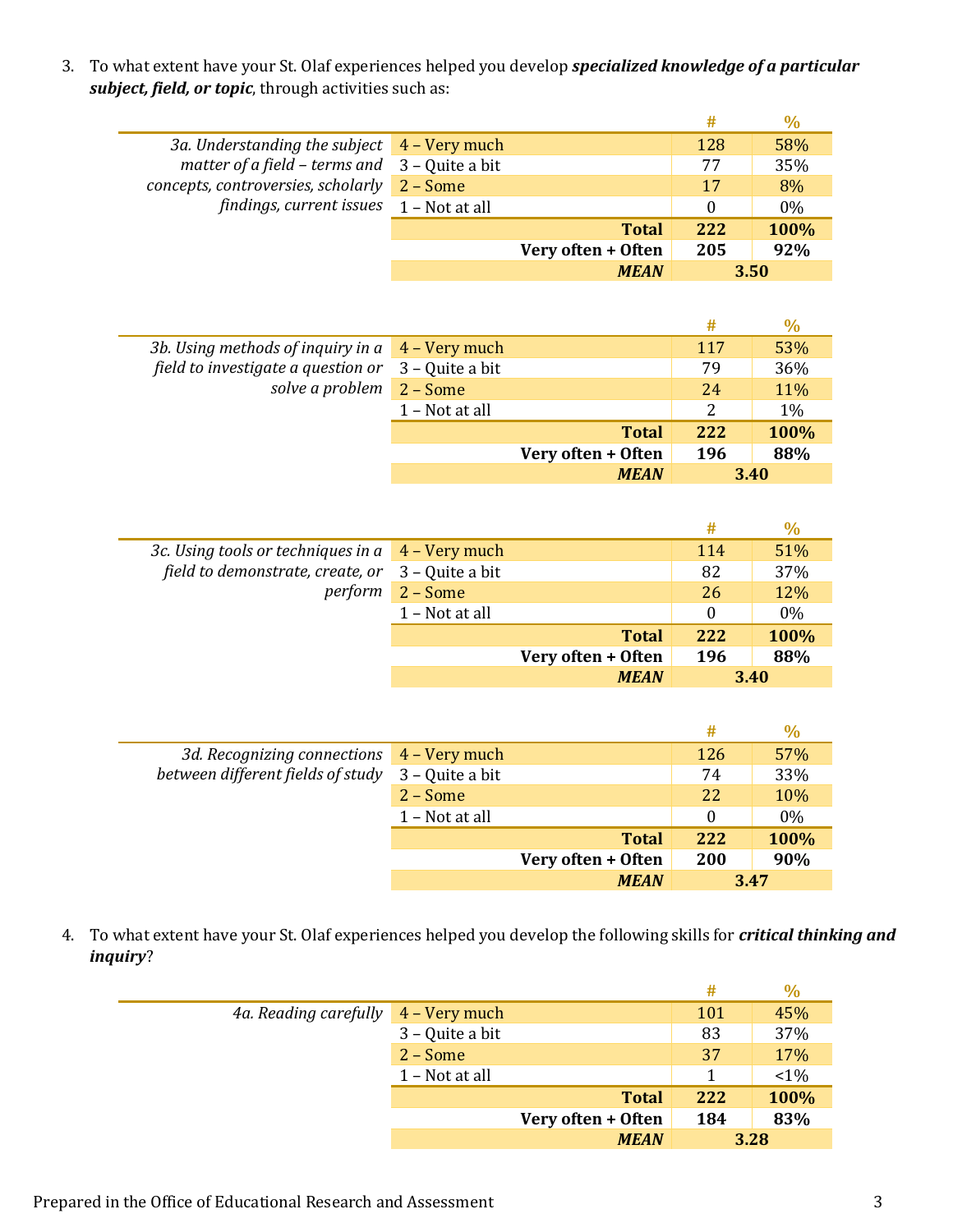|                                                |                 |                    | #   | $\frac{0}{0}$ |
|------------------------------------------------|-----------------|--------------------|-----|---------------|
| 4b. Thinking critically $4 - \text{Very much}$ |                 |                    | 142 | 64%           |
|                                                | 3 – Quite a bit |                    | 68  | 31%           |
|                                                | $2 - Some$      |                    | 11  | 5%            |
|                                                | 1 - Not at all  |                    |     | $< 1\%$       |
|                                                |                 | <b>Total</b>       | 222 | 100%          |
|                                                |                 | Very often + Often | 210 | 95%           |
|                                                |                 | <b>MEAN</b>        |     | 3.58          |

|                             |                 |                    | #   | $\%$    |
|-----------------------------|-----------------|--------------------|-----|---------|
| 4c. Understanding and using | 4 – Very much   |                    | 102 | 46%     |
| quantitative information    | 3 – Quite a bit |                    | 77  | 35%     |
|                             | $2 - Some$      |                    | 42  | 19%     |
|                             | 1 - Not at all  |                    |     | $< 1\%$ |
|                             |                 | <b>Total</b>       | 222 | 100%    |
|                             |                 | Very often + Often | 179 | 81%     |
|                             |                 | <b>MEAN</b>        |     | 3.26    |

|                                             |                |                    | #    | $\%$ |
|---------------------------------------------|----------------|--------------------|------|------|
| 4d. Finding and evaluating 4 - Very much    |                |                    | 128  | 58%  |
| academic research resources 3 - Quite a bit |                |                    | 79   | 36%  |
|                                             | $2 - Some$     |                    | 13   | 6%   |
|                                             | 1 - Not at all |                    | 2    | 1%   |
|                                             |                | <b>Total</b>       | 222  | 100% |
|                                             |                | Very often + Often | 207  | 93%  |
|                                             |                | <b>MEAN</b>        | 3.50 |      |

|                                             |                |                    | #    | $\frac{0}{0}$ |
|---------------------------------------------|----------------|--------------------|------|---------------|
| 4e. Stating and supporting an 4 - Very much |                |                    | 131  | 59%           |
| argument with evidence $3 -$ Quite a bit    |                |                    | 75   | 34%           |
|                                             | $2 - Some$     |                    | 15   | 7%            |
|                                             | 1 - Not at all |                    |      | $< 1\%$       |
|                                             |                | <b>Total</b>       | 222  | 100%          |
|                                             |                | Very often + Often | 206  | 93%           |
|                                             |                | <b>MEAN</b>        | 3.51 |               |

5. To what extent have your St. Olaf experiences helped you develop the following skills for *effective communication and collaboration*?

|                                      |                 |                    | #    | $\%$   |
|--------------------------------------|-----------------|--------------------|------|--------|
| 5a. Writing clearly and expressively | 4 – Very much   |                    | 113  | 51%    |
|                                      | 3 – Quite a bit |                    | 86   | 39%    |
|                                      | $2 - Some$      |                    | 21   | 9%     |
|                                      | 1 - Not at all  |                    |      | $<1\%$ |
|                                      |                 | <b>Total</b>       | 221  | 100%   |
|                                      |                 | Very often + Often | 199  | 90%    |
|                                      |                 | <b>MEAN</b>        | 3.41 |        |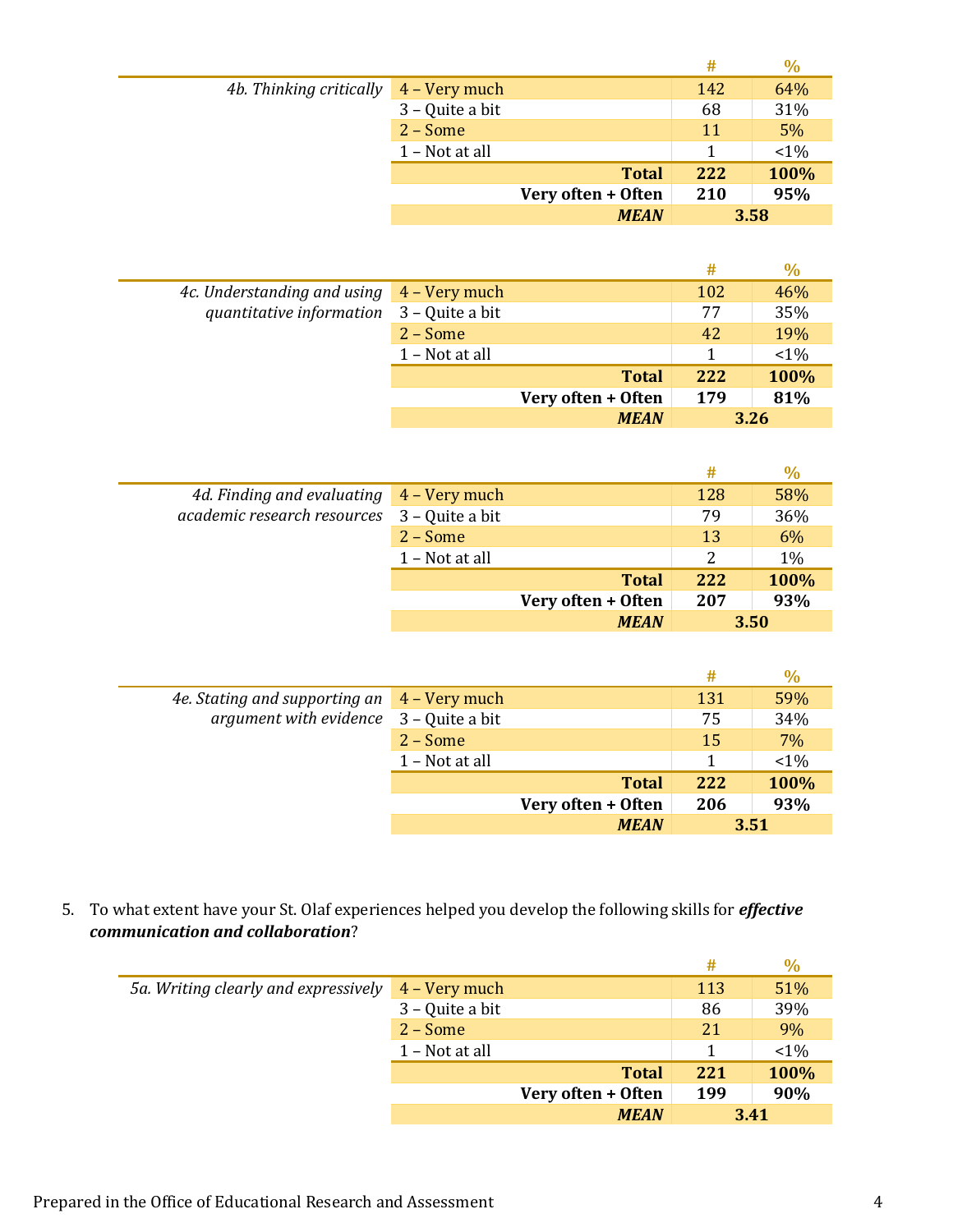|                                             |                                      |                    | #          | $\%$  |
|---------------------------------------------|--------------------------------------|--------------------|------------|-------|
| 5b. Speaking persuasively and 4 – Very much |                                      |                    | 88         | 40%   |
|                                             | <i>confidently</i> $3 -$ Quite a bit |                    | 82         | 37%   |
|                                             | $2 - Some$                           |                    | 49         | 22%   |
|                                             | 1 - Not at all                       |                    | 2          | $1\%$ |
|                                             |                                      | <b>Total</b>       | 221        | 100%  |
|                                             |                                      | Very often + Often | <b>170</b> | 77%   |
|                                             |                                      | <b>MEAN</b>        |            | 3.16  |

|                            |                 |                    | #         | $\%$ |
|----------------------------|-----------------|--------------------|-----------|------|
| 5c. Listening thoughtfully | 4 – Very much   |                    | 126       | 57%  |
|                            | 3 - Quite a bit |                    | 76        | 35%  |
|                            | $2 - Some$      |                    | <b>16</b> | 7%   |
|                            | 1 - Not at all  |                    | 2         | 1%   |
|                            |                 | <b>Total</b>       | 220       | 100% |
|                            |                 | Very often + Often | 202       | 92%  |
|                            |                 | <b>MEAN</b>        |           | 3.48 |

|                                                         |                 |                    | #   | $\frac{0}{0}$ |
|---------------------------------------------------------|-----------------|--------------------|-----|---------------|
| 5d. Understanding and expressing $4 - \text{Very much}$ |                 |                    | 59  | 27%           |
| ideas in more than one language                         | 3 – Quite a bit |                    | 46  | 21%           |
|                                                         | $2 - Some$      |                    | 93  | 42%           |
|                                                         | 1 - Not at all  |                    | 23  | 10%           |
|                                                         |                 | <b>Total</b>       | 221 | 100%          |
|                                                         |                 | Very often + Often | 105 | 47%           |
|                                                         |                 | <b>MEAN</b>        |     | 2.64          |

|                                                            |                |                    | #    | $\%$ |
|------------------------------------------------------------|----------------|--------------------|------|------|
| 5e. Working effectively with others 4 - Very much          |                |                    | 100  | 45%  |
| to accomplish a goal or complete $a \quad 3$ – Quite a bit |                |                    | 92   | 42%  |
| project                                                    | $2 - Some$     |                    | 29   | 13%  |
|                                                            | 1 - Not at all |                    | 0    | 0%   |
|                                                            |                | <b>Total</b>       | 221  | 100% |
|                                                            |                | Very often + Often | 192  | 87%  |
|                                                            |                | <b>MEAN</b>        | 3.32 |      |

6. To what extent have your St. Olaf experiences helped you develop the following skills for *connecting and applying your learning*?

|                         |                 |                    | #    | $\%$  |
|-------------------------|-----------------|--------------------|------|-------|
| 6a. Thinking creatively | 4 – Very much   |                    | 97   | 44%   |
|                         | 3 – Quite a bit |                    | 90   | 40%   |
|                         | $2 - Some$      |                    | 33   | 15%   |
|                         | 1 - Not at all  |                    | 2    | $1\%$ |
|                         |                 | <b>Total</b>       | 222  | 100%  |
|                         |                 | Very often + Often | 187  | 84%   |
|                         |                 | <b>MEAN</b>        | 3.27 |       |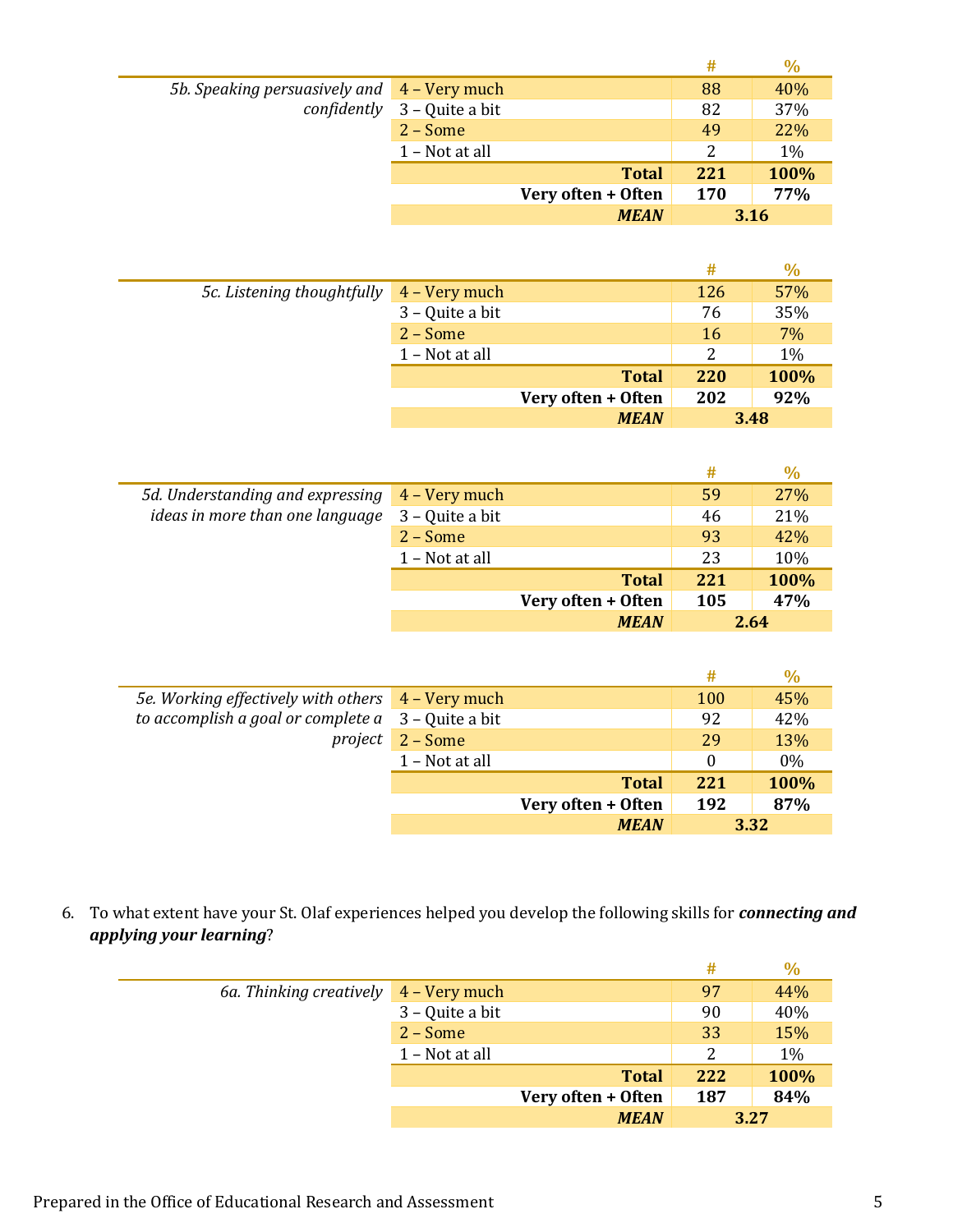|                      |                 |                    | #   | $\frac{0}{0}$ |
|----------------------|-----------------|--------------------|-----|---------------|
| 6b. Solving problems | $4 - Very much$ |                    | 118 | 53%           |
|                      | 3 - Quite a bit |                    | 86  | 39%           |
|                      | $2 - Some$      |                    | 16  | 7%            |
|                      | 1 - Not at all  |                    | 2   | 1%            |
|                      |                 | <b>Total</b>       | 222 | 100%          |
|                      |                 | Very often + Often | 204 | 92%           |
|                      |                 | <b>MEAN</b>        |     | 3.44          |

|                                                                                              |                 |                    | #   | $\%$  |
|----------------------------------------------------------------------------------------------|-----------------|--------------------|-----|-------|
| 6c. Connecting information and $\overline{4}$ – Very much<br>ideas from different sources or |                 |                    | 130 | 59%   |
|                                                                                              | 3 – Quite a bit |                    | 79  | 36%   |
| experiences                                                                                  | $2 - Some$      |                    | 11  | 5%    |
|                                                                                              | 1 - Not at all  |                    | 2   | $1\%$ |
|                                                                                              |                 | <b>Total</b>       | 222 | 100%  |
|                                                                                              |                 | Very often + Often | 209 | 94%   |
|                                                                                              |                 | <b>MEAN</b>        |     | 3.52  |

|                                                           |                 |                    | #    | $\%$  |
|-----------------------------------------------------------|-----------------|--------------------|------|-------|
| 6d. Applying your knowledge to $\overline{4}$ – Very much |                 |                    | 125  | 56%   |
| new situations or problems                                | 3 – Quite a bit |                    | 81   | 36%   |
|                                                           | $2 - Some$      |                    | 15   | 7%    |
|                                                           | 1 - Not at all  |                    |      | $1\%$ |
|                                                           |                 | <b>Total</b>       | 222  | 100%  |
|                                                           |                 | Very often + Often | 206  | 93%   |
|                                                           |                 | <b>MEAN</b>        | 3.49 |       |

7. To what extent have your St. Olaf experiences helped you develop the following skills for *responsible interpersonal, civic, and global engagement*?

|                                               |                |                    | #          | $\frac{0}{0}$ |
|-----------------------------------------------|----------------|--------------------|------------|---------------|
| 7a. Being a good family member, 4 - Very much |                |                    | 79         | 36%           |
| friend, or neighbor 3 - Quite a bit           |                |                    | 73         | 33%           |
|                                               | $2 - Some$     |                    | 55         | 25%           |
|                                               | 1 - Not at all |                    | 13         | 6%            |
|                                               |                | <b>Total</b>       | <b>220</b> | 100%          |
|                                               |                | Very often + Often | 152        | 69%           |
|                                               |                | <b>MEAN</b>        | 2.99       |               |

|                                                                      |                |                    | #          |      |
|----------------------------------------------------------------------|----------------|--------------------|------------|------|
| 7b. Working to make a difference in $\frac{4 - \text{Very much}}{2}$ |                |                    | 61         | 28%  |
| the local community $3 -$ Quite a bit                                |                |                    | 60         | 27%  |
|                                                                      | $2 - Some$     |                    | 82         | 37%  |
|                                                                      | 1 - Not at all |                    | 17         | 8%   |
|                                                                      |                | <b>Total</b>       | <b>220</b> | 100% |
|                                                                      |                | Very often + Often | 121        | 55%  |
|                                                                      |                | <b>MEAN</b>        | 2.75       |      |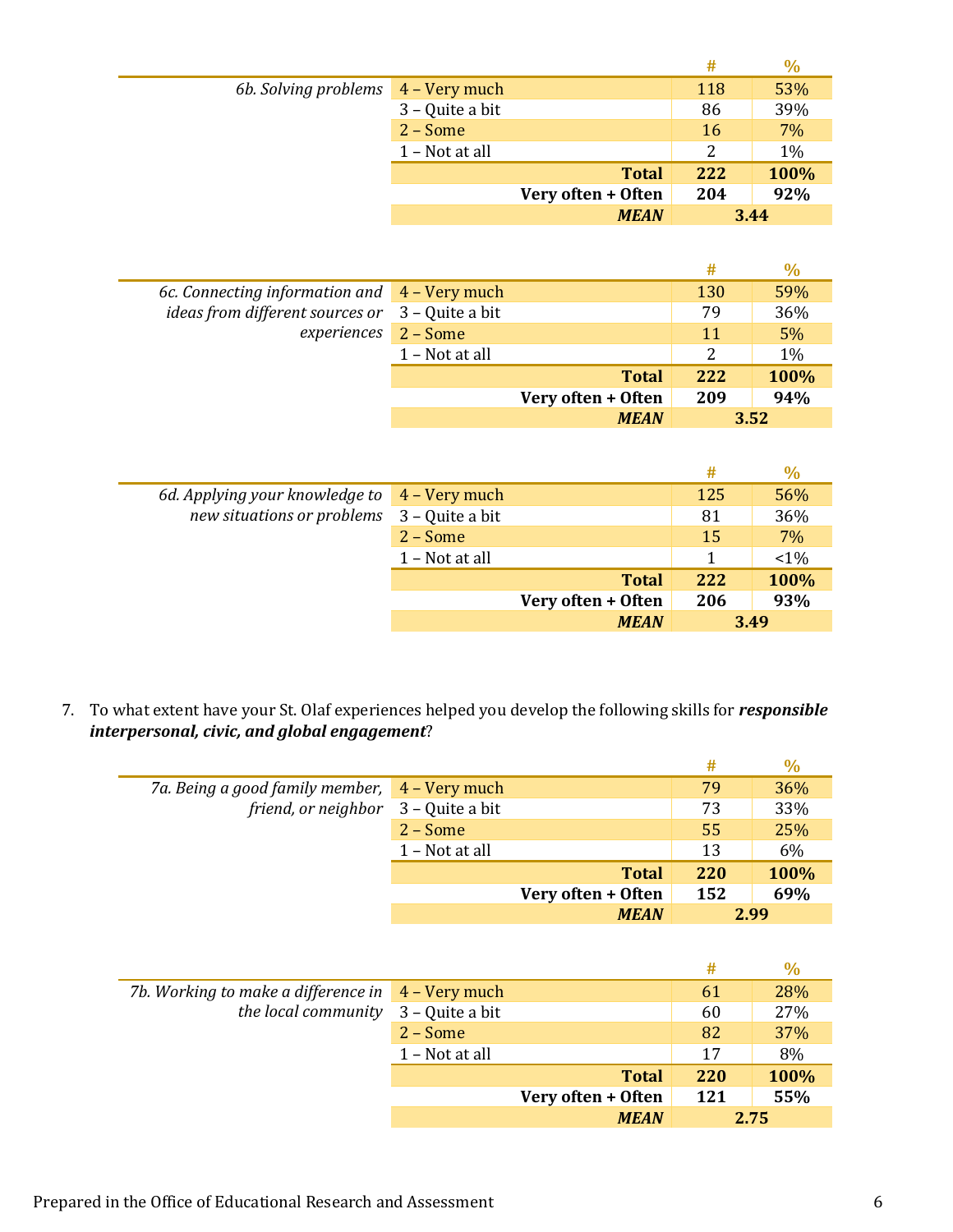|                                                                                    |                 |                    | #   | $\%$ |
|------------------------------------------------------------------------------------|-----------------|--------------------|-----|------|
| 7c. Understanding and responding 4 - Very much<br>to global systems and challenges |                 |                    | 68  | 31%  |
|                                                                                    | 3 - Quite a bit |                    | 76  | 35%  |
|                                                                                    | $2 - Some$      |                    | 66  | 30%  |
|                                                                                    | 1 – Not at all  |                    | 10  | 5%   |
|                                                                                    |                 | <b>Total</b>       | 220 | 100% |
|                                                                                    |                 | Very often + Often | 144 | 65%  |
|                                                                                    |                 | <b>MEAN</b>        |     | 2.92 |

|                                                                                                        |                 |                    | #    | $\%$  |
|--------------------------------------------------------------------------------------------------------|-----------------|--------------------|------|-------|
| 7d. Interacting effectively with $\overline{4 - \text{Very much}}$<br>people from cultural backgrounds |                 |                    | 80   | 36%   |
|                                                                                                        | 3 – Quite a bit |                    | 72   | 33%   |
| other than your own $\boxed{2 - Some}$                                                                 |                 |                    | 63   | 29%   |
|                                                                                                        | 1 - Not at all  |                    | 5    | $2\%$ |
|                                                                                                        |                 | <b>Total</b>       | 220  | 100%  |
|                                                                                                        |                 | Very often + Often | 152  | 69%   |
|                                                                                                        |                 | <b>MEAN</b>        | 3.03 |       |

|                                                  |                 |                    | #          | $\%$ |
|--------------------------------------------------|-----------------|--------------------|------------|------|
| 7e. Analyzing and applying ethical 4 – Very much |                 |                    | 90         | 41%  |
| principals in making decisions                   | 3 – Quite a bit |                    | 79         | 36%  |
|                                                  | $2 - Some$      |                    | 45         | 20%  |
|                                                  | 1 - Not at all  |                    | 6          | 3%   |
|                                                  |                 | <b>Total</b>       | <b>220</b> | 100% |
|                                                  |                 | Very often + Often | 169        | 77%  |
|                                                  |                 | <b>MEAN</b>        | 3.15       |      |

8. To what extent have your St. Olaf experiences helped you develop the following skills for *discerning and pursuing your life's purpose*?

|                                               |                |                    | #          | $\%$  |
|-----------------------------------------------|----------------|--------------------|------------|-------|
| 8a. Reflecting on your learning 4 - Very much |                |                    | 101        | 46%   |
| experiences and outcomes 3 - Quite a bit      |                |                    | 73         | 33%   |
|                                               | $2 - Some$     |                    | 43         | 20%   |
|                                               | 1 - Not at all |                    | 3          | $1\%$ |
|                                               |                | <b>Total</b>       | <b>220</b> | 100%  |
|                                               |                | Very often + Often | 174        | 79%   |
|                                               |                | <b>MEAN</b>        |            | 3.24  |

|                                           |                 |                    | #          | $\%$ |
|-------------------------------------------|-----------------|--------------------|------------|------|
| 8b. Using many resources to 4 – Very much |                 |                    | 82         | 37%  |
| establish goals and make plans            | 3 – Quite a bit |                    | 80         | 36%  |
|                                           | $2 - Some$      |                    | 53         | 24%  |
|                                           | 1 - Not at all  |                    | 5          | 2%   |
|                                           |                 | <b>Total</b>       | <b>220</b> | 100% |
|                                           |                 | Very often + Often | 162        | 74%  |
|                                           |                 | <b>MEAN</b>        |            | 3.09 |